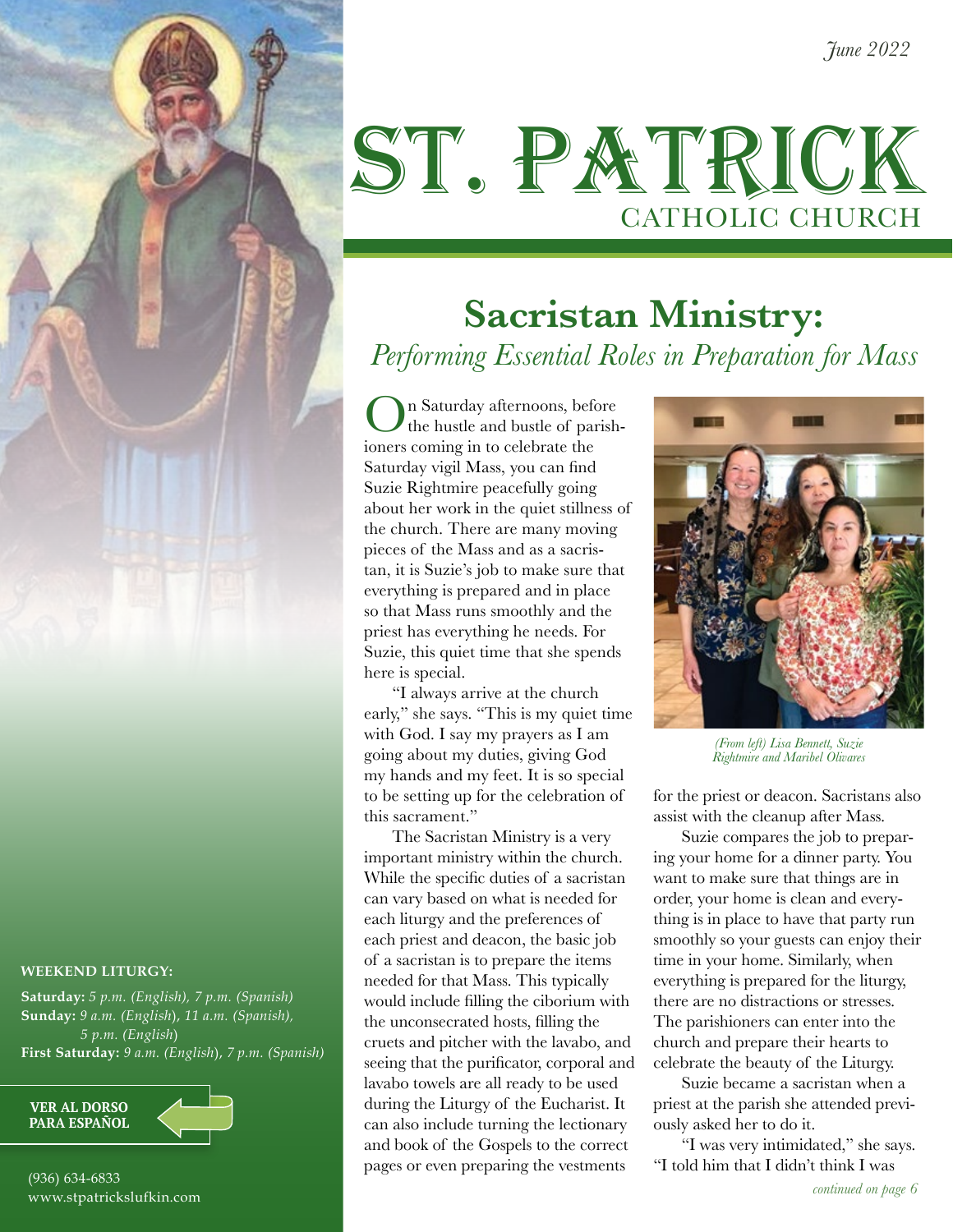# I. PATRICK CATHOLIC CHURCH

## **STEWARDSHIP**

### *Keeping Our Commitments in the Summertime*

The kids are out of school and our fast-paced lives cen-tered on school and youth sports activities have slowed down. Our own internal clocks are now on summer time. We're ready for a break from our hectic lives.

And while we take vacations and enjoy the leisurely pace of the season, we need to remember that summer is not the time to take a vacation from God. In fact, summer can serve as the perfect opportunity to grow in our relationship with God, especially since most of us have considerably more free time.

So, instead of neglecting our faith due to busy days and late nights, try these simple steps to embrace God during the quieter summer months and during your vacation.

#### **Get More Active in a Parish Ministry**

The summer is actually a perfect time to get more involved in a parish ministry. Because we no longer have to get the kids to and from school, or get them to sporting events or other activities that normally occur during the school year, our schedules are a bit less cluttered. Summer is indeed a perfect time to fill some downtime with service to God through ministry and giving of your talents. Take a look through the parish ministries to find something that suits your particular interest or talent.

#### **Vacation Bible School, for Kids and Adults**

Vacation Bible School is a great way for younger children to learn about God through songs, activities and fellowship. The fun-filled lessons build upon Gospel teachings while keeping kids' attention. For older children, it is a great opportunity to offer service by being a team leader or assistant. Adults can also help plan, decorate, organize and teach during the week. It's a wonderful activity for the entire family!

#### **Give Thanks for the Sun**

Praise God for the sun, time off from school and easygoing days by visiting the adoration chapel to say a quick prayer. Bring a journal or rosary along to help stay focused. Little children can even bring a religious coloring book to give thanks to God on their terms. Or, before heading to the pool, why not attend daily Mass with the kids? It's a perfect way to start the day and set the tone that — vacation or not — God is still an important part of your family life.

### **Don't Take a Vacation from Mass**

Often while on a vacation away from our parish family, we are not familiar with where to attend Mass. Don't let that be an obstacle for you. Check out masstimes.org in order to find out where and when to go to Mass. In addition, if you are lodging at a hotel, the concierge will assist you with directions to the nearest Catholic Church.

#### **Summertime Stewardship of Treasure**

The prime reason for keeping up our pledge all summer is that God doesn't go on vacation. He continues to sustain us throughout the summer months. He persists in pouring out blessings on us, even during the hottest weather. He keeps on meeting us in His sacramental presence when we go to Mass wherever we travel. As God remains faithful to us during the summer, we are called to be faithful in our commitments to Him and our parish family, even during our vacation time.

So, enjoy the warmer temperatures and the relaxed atmosphere. Just don't forget Who provides the sun and the sand! And most importantly, remember to take God with you wherever you go on vacation!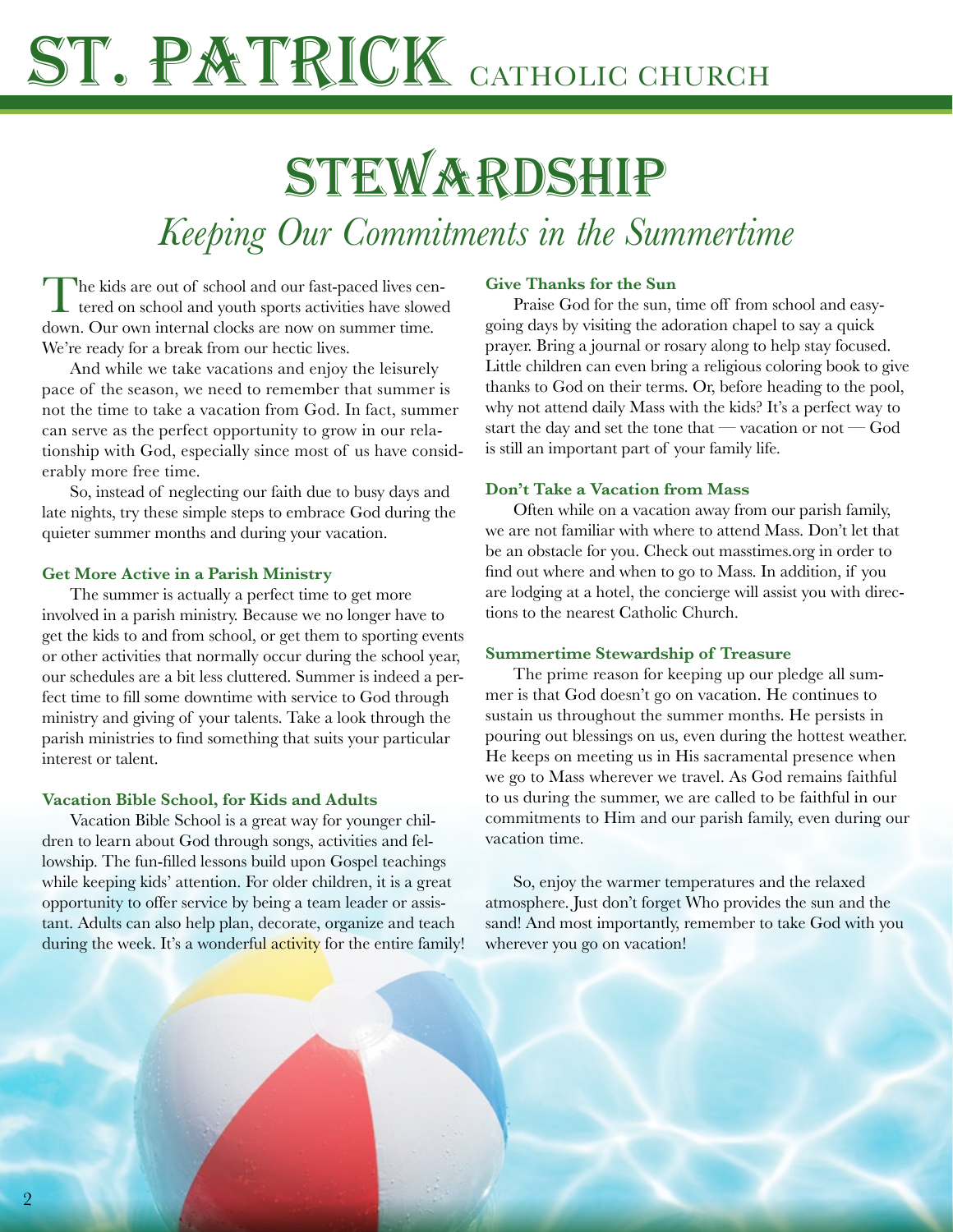A Letter From Our Pastor

## *Embrace* **the**  HOLY SPIRIT

Dear Parishioners,

 $\sum$ ou've all heard homilies about Pentecost, which comes on June 5 this year. Pentecost was the day when the Holy Spirit came upon the apostles while they were gathered for prayer in Jerusalem.

Coming 10 days after Jesus' Ascension into heaven, the descent of the Holy Spirit turned the apostles from a collection of fearful followers looking for some direction into a band of courageous witnesses ready to declare their faith in Christ to the whole world.

You've heard that Pentecost is the birthday of the Church because that was the day when newly filled with the Holy Spirit, St. Peter preached the first

Christian sermon, inviting his hearers to turn to Jesus as their Savior and their Lord. Those who accepted the invitation were baptized and "were added" to the Church (Acts 2:41). That day marked the beginning of the Church's public mission, which continues to the present.

But the Holy Spirit's actions in the Church were not limited to the apostles in an ancient time. He remains active down to the present, guiding the pope and the bishops as they go about their work of sanctifying, teaching and ruling in the Church. The Holy Spirit acts in the sacraments to make them effective signs of grace. We see the Holy Spirit's work in the witness of the saints through whom He continues the work of salvation.

The Spirit, moreover, acts not only in the Church as a corporate body, but also in the lives of individual Christians. We become temples of the Holy Spirit at our Baptism. Then at Confirmation, which is our own personal Pentecost, we receive the seal of the Holy Spirit. The Spirit unites us more closely to Christ, increases the spiritual gifts we have been given, and strengthens us to spread and defend the faith.

Ultimately, Pentecost is more than simply a feast celebrating something that happened a long time ago. Of course, the coming of the Spirit we read about in Acts 2 took place just once. But the Holy Spirit remains active today, guiding the Church as a whole, but also working in



the life of each individual Christian to make us holy.

Maybe you don't feel as if the Holy Spirit is working in your life. Well, God the Father gave us free will, so we can choose whether or not we'll obey Him. And God the Holy Spirit, being united in the one Godhead with the Father and the Son, honors that freedom. He'll never force us to turn away from sin or compel us to obey God's commandments. The Spirit offers us grace. He will beckon us toward heaven, and occasionally we may feel Him nudging us along, but we always have the freedom to choose God or to reject Him.

Perhaps you've made a commitment to worship at Mass at least weekly and spend some time each day in prayer. Maybe you have promised to use some of your talents in parish ministries and service to the community. You may even have turned in a card at our last renewal to indicate your pledge of a portion of your treasure to be used in God's service.

I hope you've done all of these. If so, both the Holy Spirit's grace and your response were involved in your decision. And the Holy Spirit will give you the strength to fulfill your commitments.

This Pentecost, make the Gradual verse we'll sing just before the Gospel your personal prayer:

#### *Alleluia. Come, Holy Spirit, fill the hearts of your faithful; and kindle in them the fire of your love. Alleluia.*

If you do, you'll find the Holy Spirit working even more strongly in your life. You'll be happier, and the world, at least your little corner of it, will be a better place.

In Christ,

Fr. Denzil Vithanage, Pastor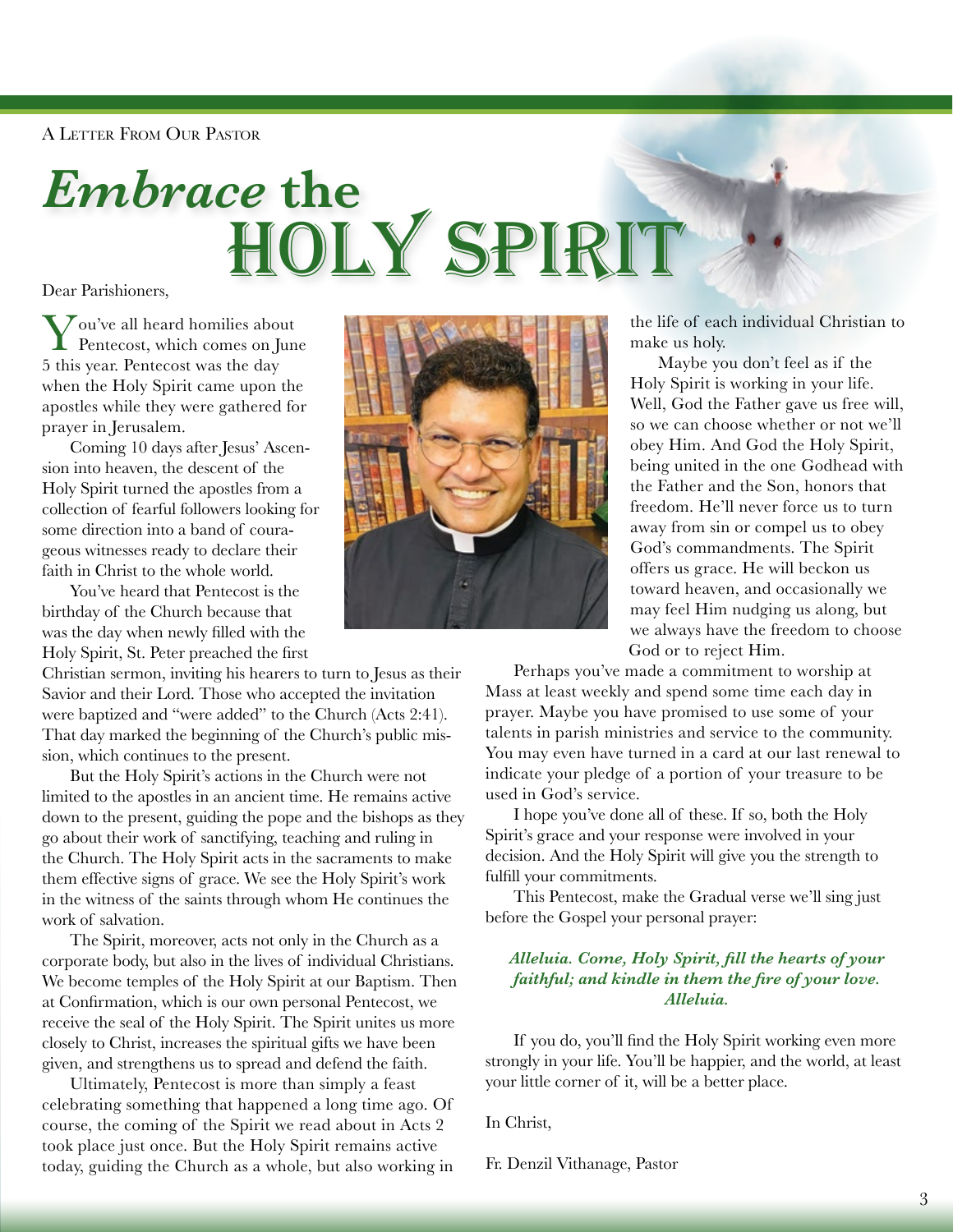### **Technology That Keeps Us**  *Connected* **to Our Faith:**  *There's an App for That!*

CC  $\bigcup_{\text{where everyone is welcome, loved and forgiven.}}$ These words from Pope Francis weren't delivered during a homily in St. Peter's or in a speech from St. Peter's  $Square$  — nor were they written in a papal bull or apostolic letter. Rather, they were delivered in an instant to millions of Catholics around the world through the pope's very own Twitter account.

**CONSTRUCTION** 

The technology of communication has perhaps changed more in the past century than in the previous 20 combined. And with these developments, the Catholic Church — led by our Holy Fathers, from Pope St. John Paul II through Pope Francis — strongly encourages that the faithful adopt and adapt these resources for the all-important task of spreading the Gospel throughout the whole world.

Just as St. Paul used every convenience at his disposal to spread the Gospel throughout the far reaches of the Roman empire, today's evangelists are using every resource available to them. Examples of Catholic figures using the new media with great success abound.

Only a few months into his pontificate, Pope Francis took the Vatican's social media efforts to a whole new level. In spring 2013, the Vatican released The Pope App, which featured quotes, news, images and videos of all the Holy Father's latest doings. Having since been relaunched as the Vatican News App, it continues to offer the latest news and information from Pope Francis and the Holy See.

Following the pope's lead, bishops, priests and apologists have taken the technological gifts at their fingertips and are utilizing them to spread the Gospel throughout the world in a variety of ways.

One great example is Bishop Robert Barron of the Archdiocese of Los Angeles, whose Word On Fire Ministry has produced wildly popular YouTube videos discussing everything from controversial Church teachings to movie reviews from a Catholic perspective. Word On Fire also released the critically acclaimed Catholicism DVD documentary series.

Independent Catholic bloggers and internet-based media are also widely established and provide their audiences and readership with Catholic news and cultural commentary.

Throughout America, parishes, Catholic schools, dioceses, and even the United States Conference of Catholic Bishops are utilizing these tools as well, creating first-rate websites, maintaining Twitter and Facebook accounts, and more.

All of these resources are geared toward a wide variety of audiences — those entirely new to the faith, fallen-away Catholics and active parishioners.

Being knowledgeable of the new media tools available to us as Catholics is a great way to be more effective in our universal call to evangelization. Take some time to see what media resources our parish and diocese are using, and be sure to pass them along to those in your sphere of influence!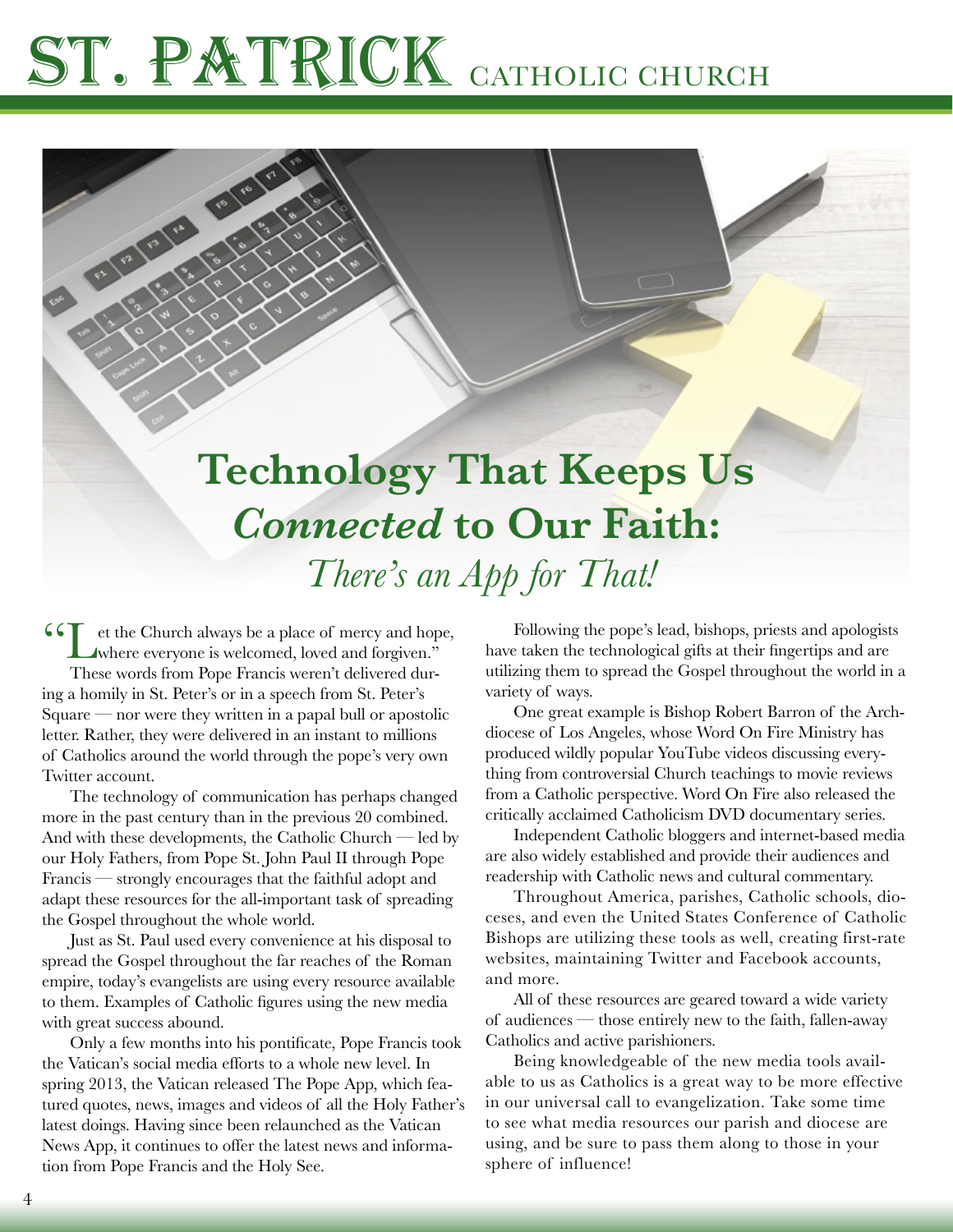### School Volunteer Ministry: *Serving as Hands and Feet of Jesus*

A couple of years ago, when St. Patrick Elementary School went through the accreditation process, the organization was very surprised to find that the school has no budget for maintenance. This is due to the large number of parent and community volunteers who help at the school, from cleaning and grounds maintenance, to repairs and even extra office work. Volunteers will make copies for teachers, organize activities, wash windows and assist with fundraising events.

"We are very blessed with incredibly talented and dedicated people within our school," says Lou McKay, Principal. "We have one volunteer, Pat Williams, he is always on call for us and will come to fix anything that we have a problem with! We saved so much money when parents came in and set up the computer lab for us!"

The school has a tuition reimbursement program that parents or family members can utilize with volunteer hours. The budget that would have gone into hiring maintenance workers can now be put back into the school benefitting the children.

The last Saturday of each month is set as Volunteer Work Day. Teachers provide lists of things with which they need help in their classroom. The volunteers arrive and get right to work on getting things done. The months of June and July are spent on larger scale projects for the school in preparation of the students returning. They deep clean the rooms, polish the floors, and do any painting or other necessary large projects.

"Our volunteers are wonderful role models to the students," Mrs. Lou







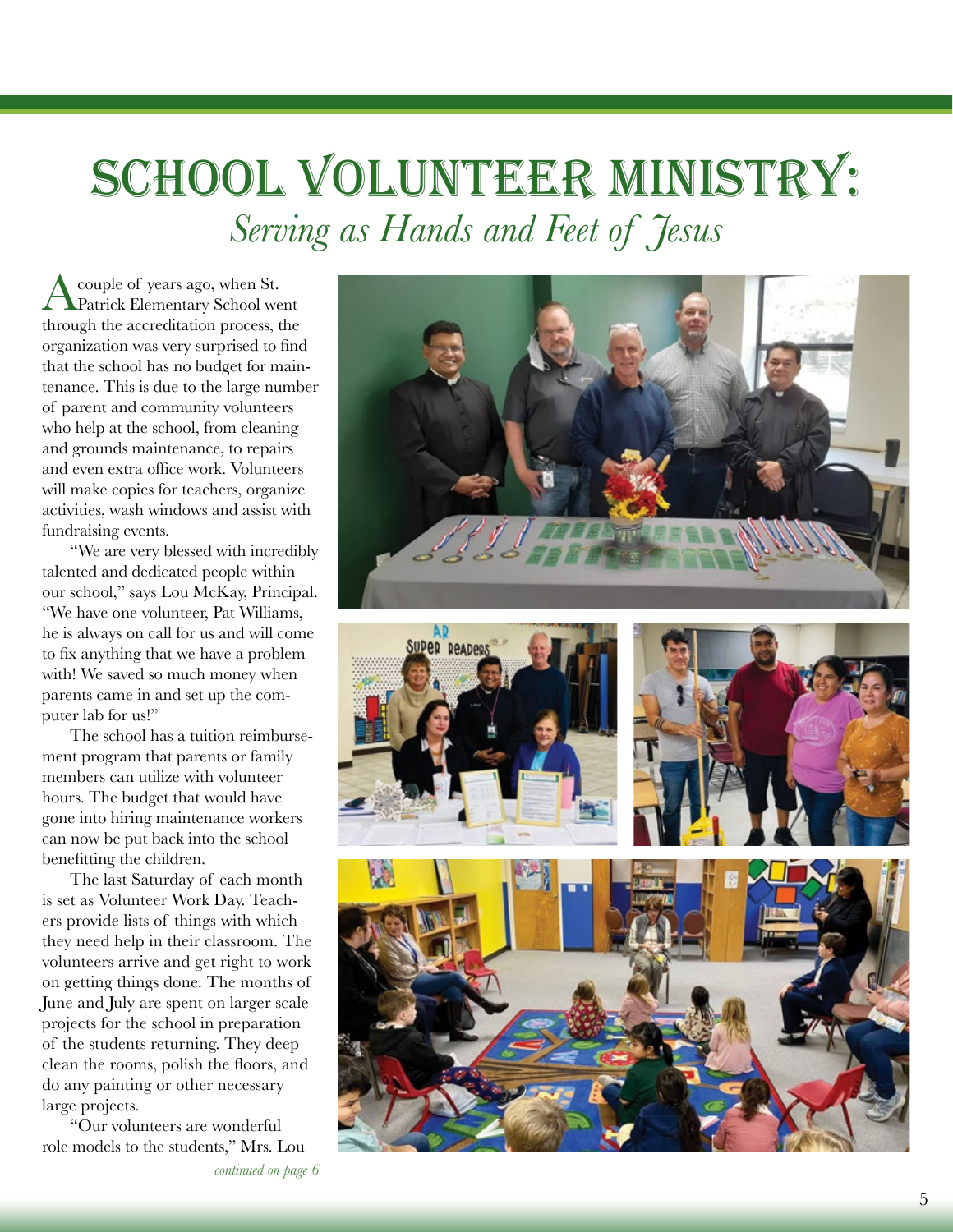

### **School Volunteer Ministry** *continued from page 5*

says. "They see their parents helping and they are more likely to help as well. This ministry is an act of love. People are so selfless. I witness everyday people who are willing to serve and help us out of the goodness of their hearts. And because of that love, we are able to continue our ministry of providing a Catholic education to these children."

Each fall, the school puts together a large pumpkin patch. The volunteers help with unloading the pumpkins and setting up the whole patch. This event is a success because of the volunteers who work so hard to put it together.

"People help out of the goodness of their hearts," Mrs. Lou says. "We see the hands and feet of Jesus in all of them and we are so grateful."

*Volunteers at the school must undergo a background check and complete the safety training required by the diocese. For more information on how you can help the school through this ministry, please contact the school office at 936-634-6719.*

### **Sacristan Ministry** *continued from front cover*

qualified. But he responded, 'Well you can learn, can't you?' and I couldn't argue with that. So little by little, I learned the role of a sacristan and I have been doing it ever since."

This past year, Fr. Denzil gave a homily that truly touched Suzie's heart and reminded her of the joy that serving the church gives us.

"Fr. Denzil said that our purpose is to know God, to love God and to serve God," she says. "When we are involved in the parish, we get to know God better. The more we know Him, we can't help but love Him more. And that love becomes deeper and more intimate. With

that deeper love, you want to serve Him more. With this I realize I am fulfilling my purpose! And that truly gives me a joy that I can't put into words. It is a joy that can only come from God!"

The church currently has three sacristans and one more in training. Training entails sitting down with Fr. Denzil and Suzie to learn about the ministry and the sacristans' specific tasks. The rest of the training is learning as you go. Trainees assist the other sacristans until they have learned the different tasks. A checklist of the basic tasks that are done before every Mass is also provided.

*Those interested in learning more about this vital ministry may contact Suzie Rightmire at 936-831-3506.*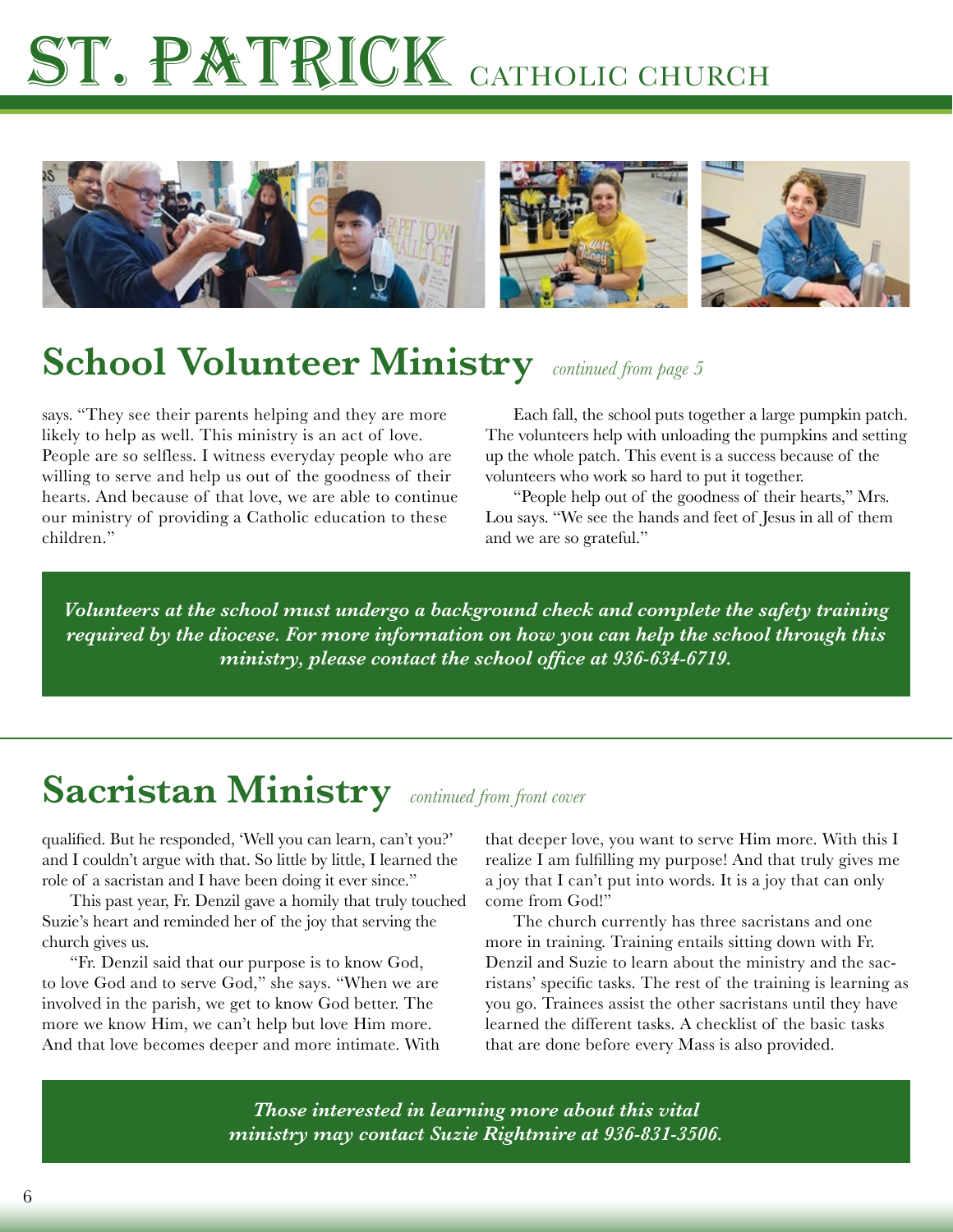*Junio 2022*

## ST. PATRICK CATHOLIC CHURCH

### **Ministerio Sacristán:**

*Desempeñando Roles Esenciales en la Preparación para la Misa*

Los Sábados por la tarde, antes del ajetreo y el bullicio de los feligreses que vienen a celebrar la misa de vigilia del Sábado, puedes encontrar a Suzie Rightmire haciendo su trabajo en paz en la quietud de la iglesia. Hay muchas piezas en movimiento de la Misa y, como sacristán, es el trabajo de Suzie asegurarse de que todo esté preparado y en su lugar para que la Misa se desarrolle sin problemas y el sacerdote tenga todo lo que necesita. Para Suzie, este momento de tranquilidad que pasa aquí es especial.

"Siempre llego temprano a la iglesia," dice ella. "Este es mi tiempo devocional con Dios. Digo mis oraciones mientras hago mis deberes, dando a Dios mis manos y mis pies. Es tan especial estar preparándose para la celebración de este sacramento."

El Ministerio Sacristán es un ministerio muy importante dentro de la Iglesia. Si bien los deberes específicos de un sacristán pueden variar según lo que se necesita para cada liturgia y las preferencias de cada sacerdote y diácono, el trabajo básico de un sacristán es preparar los elementos necesarios para esa Misa. Esto típicamente incluiría llenar el copón con las hostias no consagradas, llenando las vinagreras y el cántaro con el lavabo, y cuidando que las toallas purificadoras, corporales y del lavabo estén listas para ser utilizadas durante la Liturgia Eucarística. También puede incluir pasar el leccionario y el libro de los Evangelios a las



*(Desde la izquierda) Lisa Bennett, Suzie Rightmire y Maribel Olivares*

páginas correctas o incluso preparar las vestiduras para el sacerdote o el diácono. Los sacristanes también ayudan con la limpieza después de la Misa.

Suzie compara el trabajo con preparar tu casa para una cena. Desea asegurarse de que todo esté en orden, que su hogar esté limpio y que todo esté en su lugar para que la fiesta se desarrolle sin problemas y que sus invitados puedan disfrutar de su tiempo en su hogar. Del mismo modo, cuando todo está preparado para la liturgia, no hay distracciones ni tensiones. Los feligreses pueden entrar a la iglesia y preparar sus corazones para celebrar la belleza de la Liturgia.

**FLIP FOR ENGLISH**

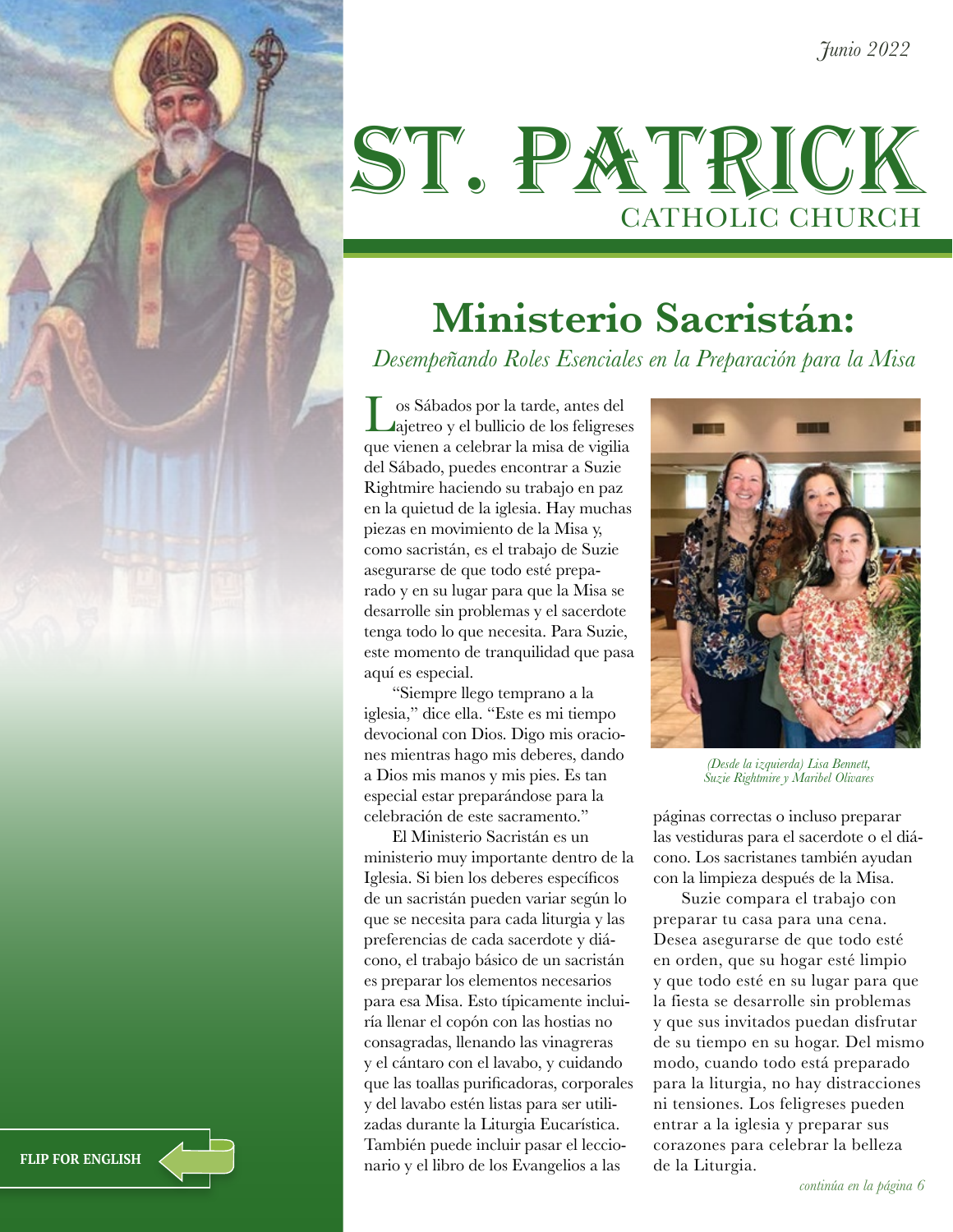# I. PATRICK CATHOLIC CHURCH

## Mayordomía

### *Mantener Nuestros Compromisos de Mayordomía en el Verano*

Los niños no van a la escuela y nuestras vidas aceleradas centradas en la escuela y las actividades deportivas juveniles se han ralentizado. Nuestros propios relojes internos están ahora en horario de verano. Estamos listos para un descanso de nuestras vidas agitadas. Y mientras tomamos vacaciones y disfrutamos del ritmo pausado de la temporada, debemos recordar que el verano no es el momento para tomar unas vacaciones de Dios. De hecho, el verano puede ser la oportunidad perfecta para crecer en nuestra relación con Dios, especialmente porque la mayoría de nosotros tenemos mucho más tiempo libre. Entonces, en lugar de descuidar nuestra fe debido a los días ajetreados y las largas noches, pruebe estos sencillos pasos para abrazar a Dios. durante los meses de verano más tranquilos y durante sus vacaciones.

#### **Sea más activo en un ministerio parroquial**

 El verano es en realidad un momento perfecto para involucrarse más en un ministerio parroquial. Debido a que ya no tenemos que llevar a los niños a la escuela o llevarlos a eventos deportivos u otras actividades que normalmente ocurren durante el año escolar, nuestros horarios están un poco menos abarrotados. De hecho, el verano es un momento perfecto para llenar algún tiempo de inactividad con el servicio a Dios a través del ministerio y la entrega de sus talentos. Eche un vistazo a los ministerios parroquiales para encontrar algo que se adapte a su interés o talento particular.

#### **Escuela Bíblica de Vacaciones, para Niños y Adultos**

 La Escuela Bíblica de Vacaciones es una excelente manera para que los niños más pequeños aprendan acerca de Dios a través de canciones, actividades y compañerismo. Las lecciones llenas de diversión se basan en las enseñanzas del Evangelio mientras mantienen la atención de los niños. Para los niños mayores, es una gran oportunidad de ofrecer servicio siendo líder de equipo o asistente. Los adultos también pueden ayudar a planificar, decorar, organizar y enseñar durante la semana. ¡Es una actividad maravillosa para toda la familia!

#### **Da gracias por el sol**

 Alaba a Dios por el sol, el tiempo libre de la escuela y los días tranquilos visitando la capilla de adoración para decir una oración rápida. Lleva contigo un diario o un rosario para ayudar a mantener la concentración. Los niños pequeños pueden incluso traer un libro para colorear religioso para dar gracias a Dios en sus términos. O, antes de ir a la piscina, ¿por qué no asistir a Misa diaria con los niños? Es una manera perfecta de comenzar el día y marcar la pauta de que —vacaciones o no— Dios sigue siendo una parte importante de su vida familiar.

#### **No se tome unas vacaciones de la Misa**

A menudo, mientras estamos de vacaciones lejos de nuestra familia parroquial, no sabemos dónde asistir a Misa. No deje que eso sea un obstáculo para usted. Visite masstimes.org para averiguar dónde y cuándo ir a misa. Además, si se hospeda en un hotel, el conserje lo ayudará con las indicaciones para llegar a la Iglesia Católica más cercana.

#### **Administración del tesoro durante el verano**

La razón principal para mantener nuestra promesa durante todo el verano es que Dios no se va de vacaciones. Él continúa sosteniéndonos durante los meses de verano. Él persiste en derramar bendiciones sobre nosotros, incluso durante el clima más caluroso. Él sigue encontrándonos en Su presencia sacramental cuando vamos a Misa dondequiera que viajemos. Como Dios se mantiene fiel a nosotros durante el verano, estamos llamados a ser fieles en nuestros compromisos con Él y nuestra familia parroquial, incluso durante nuestro tiempo de vacaciones.

Así que disfruta de las temperaturas más cálidas y del ambiente relajado. ¡No olvides quién proporciona el sol y la arena! Y lo más importante, recuerda llevar a Dios contigo dondequiera que vayas de vacaciones!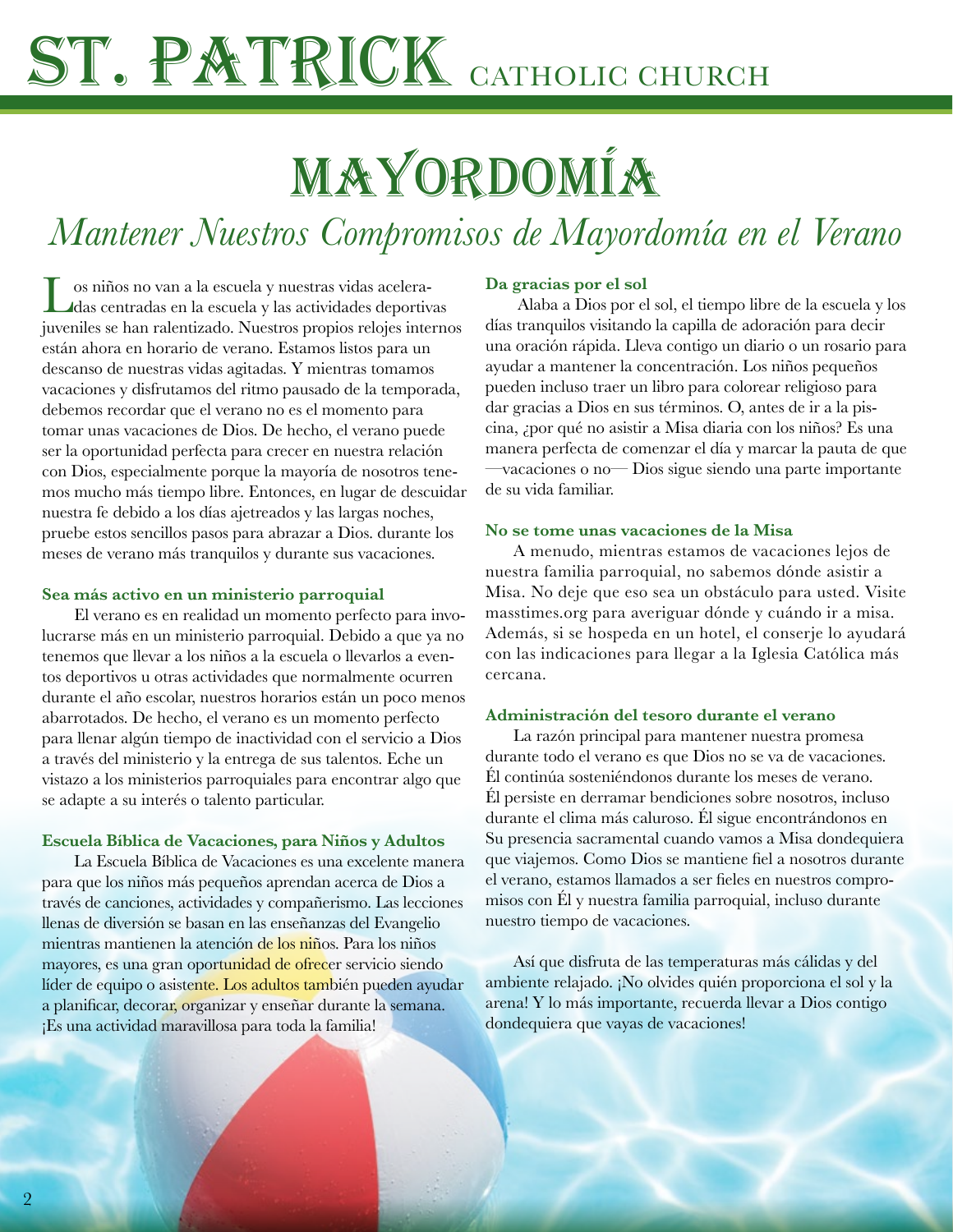Carta De Nuestro Pastor

## *Abraza al* ESPÍRITU SANTO

Estimados feligreses:

Todos han escuchado homilías sobre Pentecostés, que se celebra el 5 de Junio de este año. Pentecostés fue el día en que el Espíritu Santo descendió sobre los apóstoles mientras estaban reunidos para orar en Jerusalén.

Diez días después de la Ascensión de Jesús al cielo, el descenso del Espíritu Santo convirtió a los apóstoles de una colección de seguidores temerosos que buscaban alguna dirección en un grupo de testigos valientes listos para declarar su fe en Cristo a todo el mundo.

Has oído que Pentecostés es el cumpleaños de la Iglesia porque ese fue el

día en que, recién lleno del Espíritu Santo,

San Pedro predicó el primer sermón cristiano, invitando a sus oyentes a volverse a Jesús como su Salvador y Señor. Los que aceptaron la invitación fueron bautizados y "fueron añadidos" a la Iglesia (Hechos 2:41). Ese día marcó el comienzo de la misión pública de la Iglesia, que continúa hasta el presente.

Pero la acción del Espíritu Santo en la Iglesia no se limitó a los apóstoles en la antigüedad. Permanece activo hasta el presente, guiando al Papa ya los obispos en su trabajo de santificación, enseñanza y gobierno en la Iglesia. El Espíritu Santo actúa en los sacramentos para convertirlos en signos eficaces de la gracia. Vemos la obra del Espíritu Santo en el testimonio de los santos a través de los cuales Él continúa la obra de salvación.

El Espíritu, además, actúa no sólo en la Iglesia como cuerpo colectivo, sino también en la vida de los cristianos individuales. Nos convertimos en templos del Espíritu Santo en nuestro Bautismo. Luego, en la Confirmación, que es nuestro Pentecostés personal, recibimos el sello del Espíritu Santo. El Espíritu nos une más a Cristo, aumenta los dones espirituales que nos han sido dados y nos fortalece para difundir y defender la fe.

En última instancia, Pentecostés es más que una simple fiesta que celebra algo que sucedió hace mucho tiempo. Por supuesto, la venida del Espíritu de la que leemos en Hechos 2 ocurrió solo una vez. Pero el Espíritu Santo permanece activo hoy, guiando a la Iglesia en su conjunto, pero también



obrando en la vida de cada cristiano en particular para hacernos santos.

Tal vez no sientas que el Espíritu Santo está obrando en tu vida. Bueno, Dios el Padre nos dio libre albedrío, para que podamos elegir si le obedecemos o no. Y Dios el Espíritu Santo, estando unido en la única Deidad con el Padre y el Hijo, honra esa libertad. Él nunca nos obligará a alejarnos del pecado ni nos obligará a obedecer los mandamientos de Dios. El Espíritu nos ofrece la gracia. Él nos hará señas para que vayamos al cielo, y ocasionalmente podemos sentir que Él nos empuja, pero siempre tenemos la libertad de elegir a

Dios o rechazarlo.

Tal vez te hayas comprometido a adorar en misa al menos una vez a la semana y pasar un tiempo todos los días en oración. Tal vez hayas prometido usar algunos de tus talentos en los ministerios parroquiales y el servicio a la comunidad. Es posible que incluso haya entregado una tarjeta en nuestra última renovación para indicar su promesa de una parte de su tesoro para ser utilizada en el servicio de Dios.

Espero que hayas hecho todo esto. Si es así, tanto la gracia del Espíritu Santo como su respuesta estuvieron involucradas en su decisión. Y el Espíritu Santo os dará la fuerza para cumplir vuestros compromisos.

Este Pentecostés, haz del verso Gradual que cantaremos justo antes del Evangelio tu oración personal:

#### *Aleluya. Ven, Espíritu Santo, llena los corazones de tus fieles; y enciende en ellos el fuego de tu amor. Aleluya.*

Si lo hace, encontrará que el Espíritu Santo obra con más fuerza en su vida. Serás más feliz y el mundo, al menos tu pequeño rincón, será un lugar mejor.

#### En Cristo,

P. Denzil Vithanage, Pastor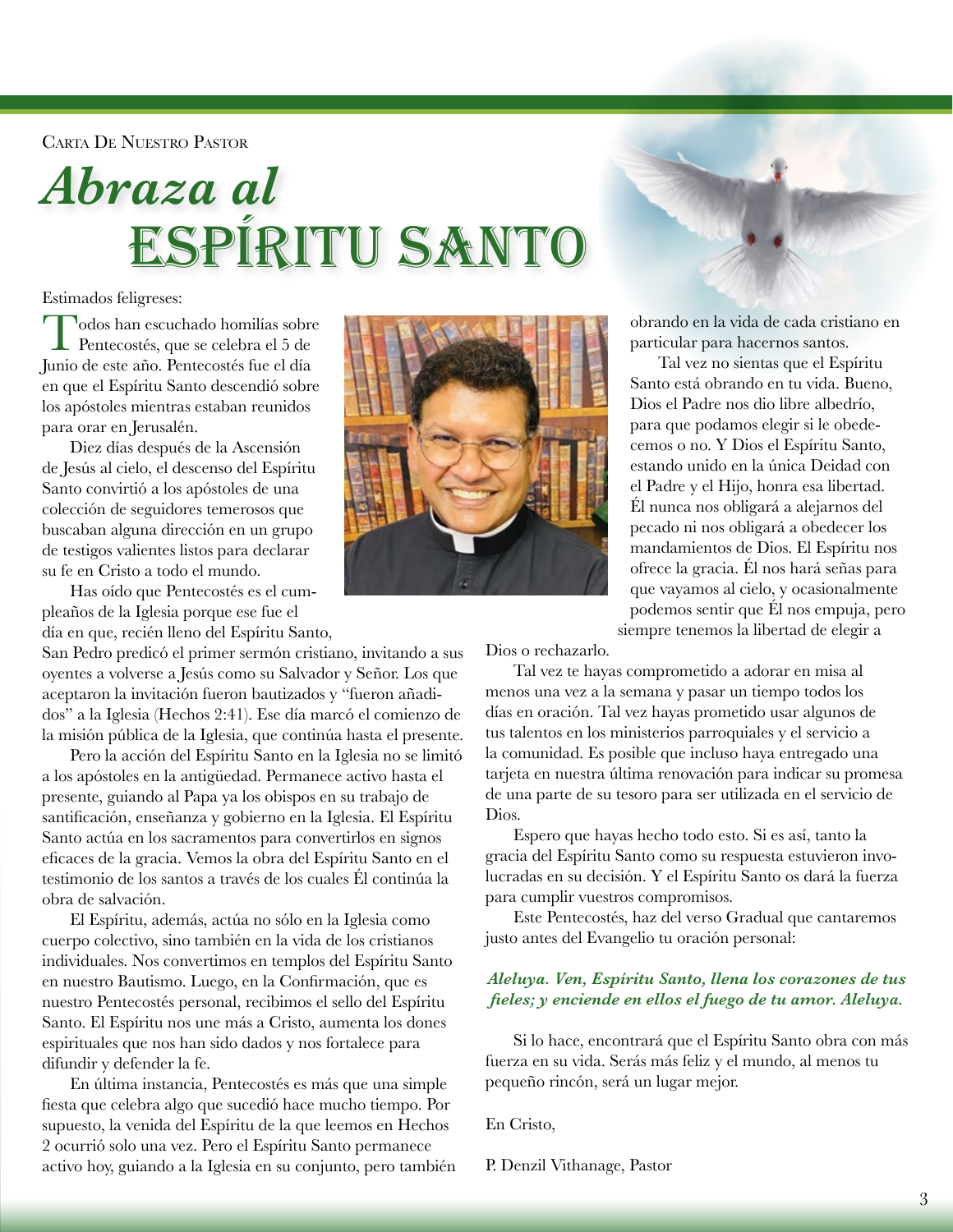### **Tecnología Que nos Mantiene Conectados con Nuestra Fe:**  *¡Hay una Aplicación Para Eso!*

"Que la Iglesia sea siempre un lugar de misericordia y esperanza, donde todos son acogidos, amados y perdonados."

Estas palabras del Papa Francisco no fueron pronunciadas durante una homilía en San Pedro o en un discurso desde la Plaza de San Pedro, ni fueron escritas en una bula papal o carta apostólica. Más bien, se entregaron en un instante a millones de católicos de todo el mundo a través de la propia cuenta de Twitter del Papa.

La tecnología de la comunicación quizás ha cambiado más en el siglo pasado que en los 20 anteriores juntos. Y con estos desarrollos, la Iglesia Católica, dirigida por nuestros Santos Padres, desde el Papa San Juan Pablo II hasta el Papa Francisco, alienta encarecidamente que los fieles adopten y adapten estos recursos para la tarea tan importante de difundir el Evangelio en todo el mundo.

Así como San Pablo utilizó todas las comodidades a su disposición para difundir el Evangelio a lo largo de los confines del imperio romano, los evangelistas de hoy utilizan todos los recursos disponibles para ellos. Abundan los ejemplos de figuras católicas que utilizan los nuevos medios con gran éxito.

Apenas unos meses después de su pontificado, el Papa Francisco llevó los esfuerzos de las redes sociales del Vaticano a un nivel completamente nuevo. En la primavera de 2013, el Vaticano lanzó The Pope App, que presentaba citas, noticias, imágenes y videos de todas las últimas actividades del Santo Padre. Habiendo sido relanzada desde entonces como la aplicación Vatican News, continúa ofreciendo las últimas noticias e información del Papa Francisco y la Santa Sede.

Siguiendo el ejemplo del Papa, obispos, sacerdotes y apologistas han tomado los dones tecnológicos al alcance de su mano y los están utilizando para difundir el Evangelio en todo el mundo de diversas maneras.

Un gran ejemplo es el obispo Robert Barron de la Arquidiócesis de Los Ángeles, cuyo Ministerio Word On Fire ha producido videos muy populares de YouTube que discuten todo, desde enseñanzas controvertidas de la Iglesia hasta reseñas de películas desde una perspectiva católica. Word On Fire también lanzó la serie documental en DVD Catolicismo aclamada por la crítica.

Los bloggers católicos independientes y los medios basados en Internet también están ampliamente establecidos y brindan a sus audiencias y lectores noticias católicas y comentarios culturales.

En todo Estados Unidos, las parroquias, las escuelas católicas, las diócesis e incluso la Conferencia de Obispos Católicos de los Estados Unidos también están utilizando estas herramientas, creando sitios web de primer nivel, manteniendo cuentas de Twitter y Facebook, y más.

Todos estos recursos están dirigidos a una amplia variedad de audiencias: aquellos completamente nuevos en la fe, católicos apartados y feligreses activos.

Conocer las herramientas de los nuevos medios de comunicación disponibles para nosotros como católicos es una excelente manera de ser más efectivos en nuestro llamado universal a la evangelización. ¡Tómese un tiempo para ver qué recursos de medios están utilizando nuestra parroquia y diócesis, y asegúrese de compartirlos con aquellos en su esfera de influencia!

4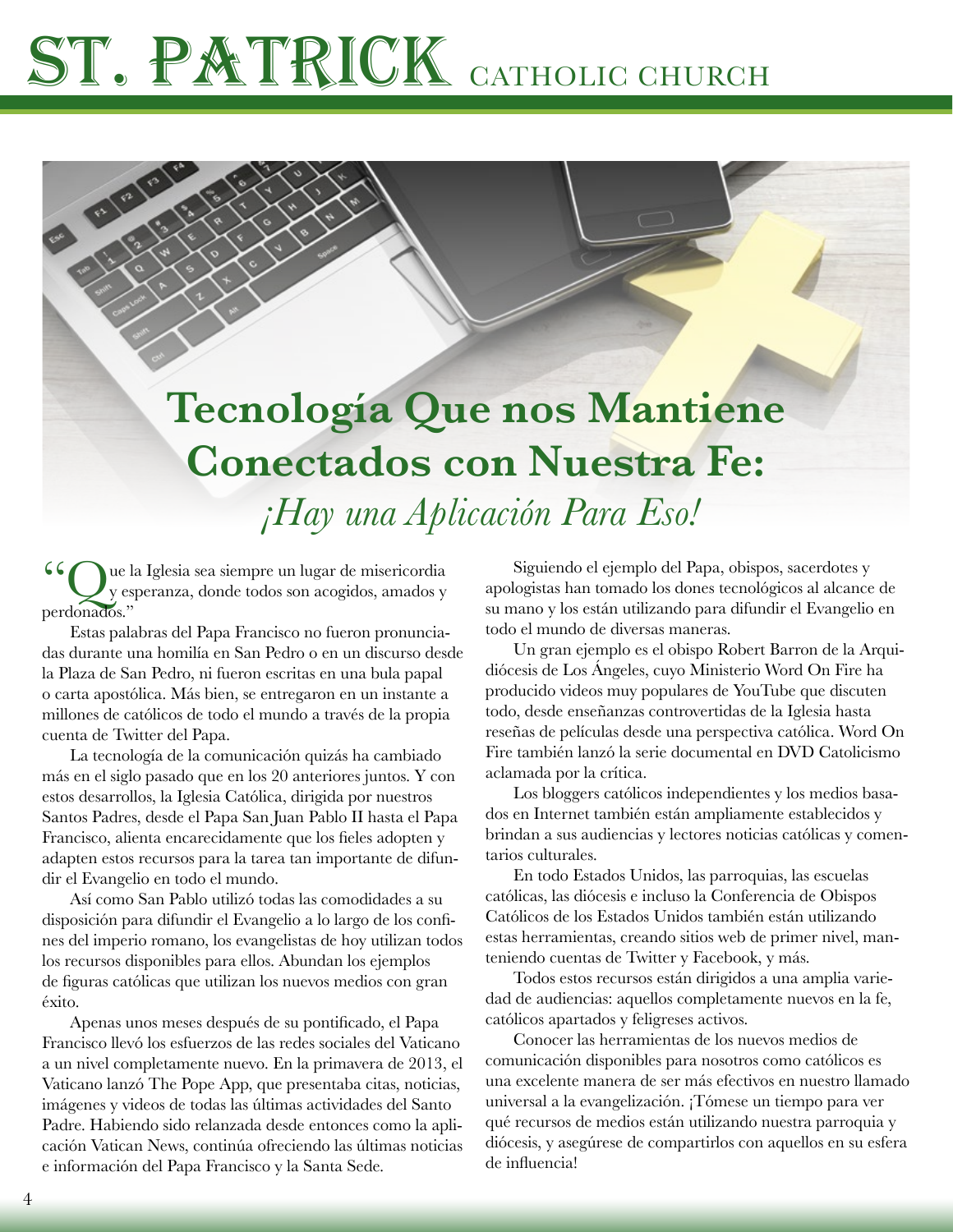### Ministerio Voluntario Escolar: *Sirviendo como Manos y Pies de Jesús*

Tace un par de años, cuando la Escuela Primaria San Patricio pasó por el proceso de acreditación, la organización se sorprendió mucho al descubrir que la escuela no tiene presupuesto para mantenimiento. Esto se debe a la gran cantidad de padres y voluntarios de la comunidad que ayudan en la escuela, desde la limpieza y el mantenimiento de los terrenos hasta las reparaciones e incluso el trabajo adicional de oficina. Los voluntarios harán copias para los maestros, organizarán actividades, lavarán ventanas y ayudarán con eventos de recaudación de fondos.

"Estamos muy bendecidos con personas increíblemente talentosas y dedicadas dentro de nuestra escuela," dice Lou McKay, Directora. "Tenemos un voluntario, Pat Williams, siempre está de guardia para nosotros y vendrá a solucionar cualquier problema con el que tengamos ! ¡Ahorramos mucho dinero cuando los padres vinieron y nos instalaron el laboratorio de computación!"

La escuela tiene un programa de reembolso de matrícula que los padres o miembros de la familia pueden utilizar con horas de voluntariado. El presupuesto que se hubiera destinado a contratar trabajadores de mantenimiento ahora se puede devolver a la escuela en beneficio de los niños.

Se establece el último Sábado de cada mes como Día del Trabajo Voluntario. Los maestros proporcionan listas de cosas con las que necesitan ayuda en su salón de clases. Los voluntarios llegan y se ponen manos a la obra para hacer las cosas. Los meses de junio y julio se dedican a proyectos de mayor escala para la